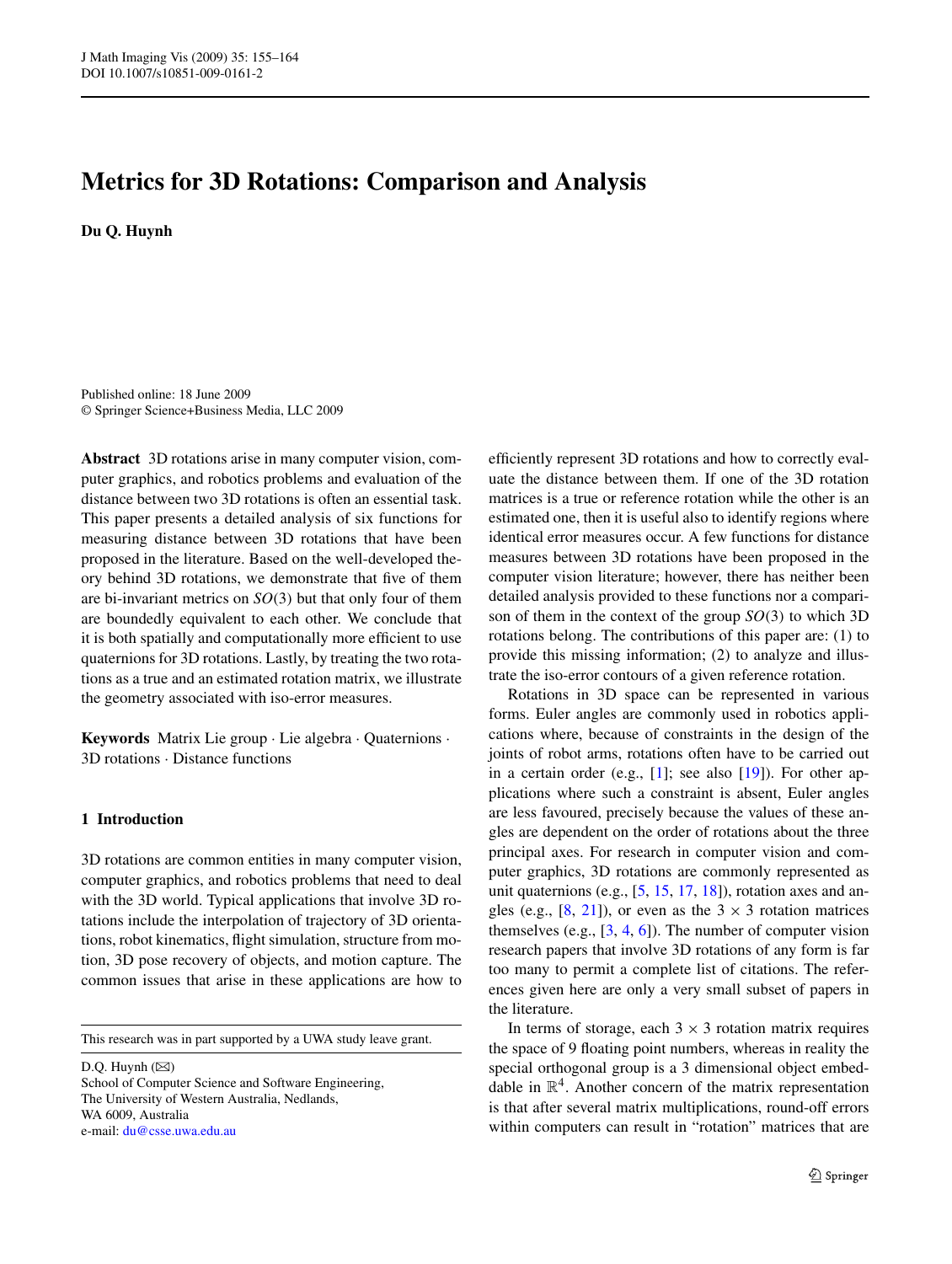no longer orthogonal. In that regard, the unit quaternions are preferred as an alternative way of representing 3D rotations. Although round-off errors may also cause any unit quaternion to have a non-unit magnitude, it is more straightforward to renormalize it to unity in comparison with reorthogonalizing a distorted matrix.

In the following sections, we will first give a brief overview of the special orthogonal group and the unit quaternions. This is then followed by the formal definition of a distance function or metric. Six different functions for 3D rotations will then be studied in turn; their computation complexity will be briefly analyzed. In Sect. [5](#page-6-0), a geometrical interpretation of one of the functions will be studied further, this leads to the discussion on iso-error contours. Finally in Sect. [6,](#page-8-0) we conclude the paper.

# **2** *SO(***3***)* **and Unit Quaternions: An Overview**

3D rotations form the so-called Special Orthogonal Group *SO(*3*)* of orthogonal matrices with determinant 1. *SO(*3*)* is a compact Lie group having the skew-symmetric matrices as its Lie algebra, *so(*3*)*. This Lie algebra is a non-associative vector space equipped with a binary operation:

$$
[\cdot, \cdot]: so(3) \times so(3) \to so(3),
$$
  
[**A**, **B**] = **AB** – **BA** (1)

which can easily be seen to be a closed operation in *so(*3*)*. The Lie algebra  $\mathfrak{so}(3)$  is the tangent space at the identity element of *SO(*3*)*. The binary operation defined above is known as the *Lie bracket*, which satisfies the following properties:

$$
[A, B] = -[B, A],
$$
  
\n
$$
[A, [B, C]] + [C, [A, B]] + [B, [C, A]] = 0,
$$
\n(2)

for all **A**, **B**,  $C \in so(3)$ . It follows immediately from the first property that  $[A, A] = 0$ .

In the theory of Lie groups, the exponential map is a mapping from the Lie algebra of a Lie group to the group itself. Such a mapping allows one to recapture the group structure from its Lie algebra. As in the general case of matrix Lie groups, the exponential map  $exp: so(3) \rightarrow SO(3)$  is simply:

$$
\exp(A) = I + A + \frac{A^2}{2!} + \frac{A^3}{3!} + \cdots
$$
 (3)

For the special orthogonal group *SO(*3*)*, the exponential map is surjective but not injective. The failure of injectivity is easily seen by considering a skew-symmetric matrix such as

$$
\mathbf{A} = \begin{bmatrix} 0 & 1 & 1 \\ -1 & 0 & 1 \\ 1 & -1 & 0 \end{bmatrix} \tag{4}
$$

and noting that  $exp(tA) = I$  whenever *t* is an integer multiple of  $2\pi/\sqrt{3}$ . This example, however, suggests at least some of the degree of non-uniqueness in the exponential parametrization. Indeed, the exponential parametrization of *SO(*3*)* corresponds exactly to the rotation axis and rotation angle formulation. Given a rotation with rotation axis  $\mathbf{u} = (u_1, u_2, u_3)^\top$  of unit magnitude and rotation angle  $\theta$ , the  $3 \times 3$  rotation matrix **R** can be obtained by the exponential mapping  $exp([\theta \mathbf{u}]_x)$ , where  $[\mathbf{a}]_x$  is chosen to be the matrix defined by  $[\mathbf{a}]_{\times} \mathbf{b} = \mathbf{a} \times \mathbf{b}$ . For example, the matrix in (4) corresponds to  $[(-1, 1, -1)]_x$ . The group *SO*(3) is covered by one-parameter groups (in fact circles) of the form  $\{\exp([\theta \mathbf{u}]_{\times}) : \theta \in [-\pi, \pi)\}\$ and this representation is almost unique, since a rotation uniquely specifies its (unit vector) rotation axis up to a multiplication by  $\pm 1$ , and once this is fixed, the angle is specified up to a multiple of  $2\pi$ .

It is straightforward to show that the Rodrigues formula (see, e.g., [[11\]](#page-9-0)) for a rotation matrix **R** as defined below

$$
\mathbf{R} = \cos\theta \, \mathbf{I} + \sin\theta \, [\mathbf{u}]_{\times} + (1 - \cos\theta)\mathbf{u}\mathbf{u}^{\top},\tag{5}
$$

is just a simplification of the exponential map given in (3) being applied to  $[\theta \mathbf{u}]_{\times}$ . Given a 3  $\times$  3 rotation matrix **R**, the inverse of the exponential map provides *a* rotation angle/axis description of the rotation. Thus, log*(***R***)* is the skew-symmetric matrix containing information about the rotation axis and angle. Although the inverse process requires a choice of rotation axis between the two alternatives, it is a straightforward procedure to retrieve the rotation axis and angle (see Appendix [A](#page-8-0)).

As a unit quaternion, the same 3D rotation matrix  $\exp([\theta \mathbf{u}]_{\times}) \in SO(3)$  can be written as  $\mathbf{q} \equiv (q_0, q_1, q_2, q_3)^\top \equiv$  $(q_0, \tilde{\mathbf{q}})^{\top}$ 

 $= \pm(\cos{\frac{\theta}{2}}, \mathbf{u}^{\top}\sin{\frac{\theta}{2}})^{\top}$ . The unit quaternions are a one-toone parametrization of the Special Unitary group *SU(*2*)* and the **q** above can be written as a  $2 \times 2$  unitary matrix:

$$
\begin{bmatrix} q_0 + iq_1 & q_2 + iq_3 \ -q_2 + iq_3 & q_0 - iq_1 \end{bmatrix}.
$$
 (6)

*SU(*2*)* provides a double-covering of *SO(*3*)*; that is, each rotation matrix in *SO(*3*)* corresponds to two members of *SU*(2). The group homomorphism from *SU*(2) to *SO*(3) has a two element kernel and this corresponds to the ambiguity in the choice of rotation axis in the logarithmic map. In this regard, we note that  $SU(2)$  and  $SO(3)$  have the same Lie algebra. The Lie algebra *su(*2*)*, which consists of the  $2 \times 2$  skew-hermitian matrices, is isomorphic as a Lie algebra to  $so(3)$ . Consider representing the rotation axis  $\mathbf{u} = (u_1, u_2, u_3)^\top$  of unit magnitude and the rotation angle  $\theta$  as a 2  $\times$  2 skew-hermitian matrix, **A**, as follows:

$$
\mathbf{A} = \begin{bmatrix} i\theta u_1 & \theta u_2 + i\theta u_3 \\ -\theta u_2 + i\theta u_3 & -i\theta u_1 \end{bmatrix}
$$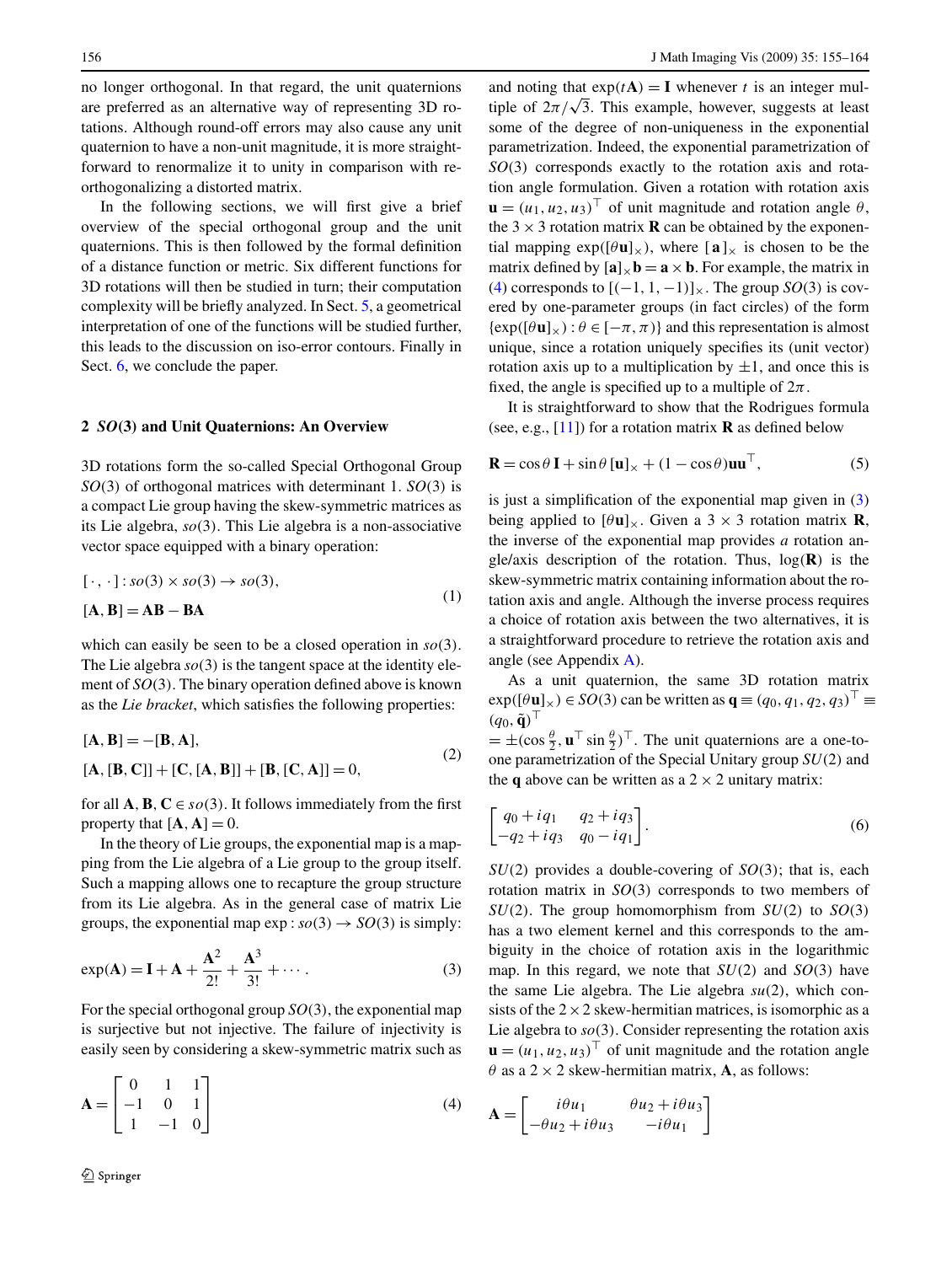<span id="page-2-0"></span>
$$
= \theta \begin{bmatrix} iu_1 & u_2 + iu_3 \\ -u_2 + iu_3 & -iu_1 \end{bmatrix} \equiv \theta \tilde{\mathbf{A}}.
$$
 (7)

By applying the exponential mapping to **A** and noting that  $A^{2} = -\theta^{2}I$ , we obtain a different version of the Rodrigues formula:

$$
\exp : su(2) \to SU(2),
$$
  
\n
$$
\exp(\mathbf{A}) = \cos \theta \mathbf{I} + \frac{\sin \theta}{\theta} \mathbf{A}
$$
  
\n
$$
= \cos \theta \mathbf{I} + \sin \theta \mathbf{A}.
$$
\n(8)

It is straightforward to verify that  $exp(A) \in SU(2)$  and that the quaternions are simply a parametrization of *SU(*2*)*. The exponential map from  $su(2)$  to  $SU(2)$  does not suffer from the ambiguity present in the orthogonal case.

### **3 Distance Function or Metric**

## 3.1 Definition

For definiteness, we give the usual definition of *distance function* or *metric*. Let *S* be some space between whose elements we are interested in knowing distances. A *distance function* or *metric* is a map  $\Phi$  :  $S \times S \rightarrow \mathbb{R}^+$  satisfying the usual axioms for metrics:

(i)  $\Phi(x, y) = 0 \Leftrightarrow x = y;$ (ii)  $\Phi(x, y) = \Phi(y, x)$  for  $x, y \in S$ ; (iii)  $\Phi(x, z) \leq \Phi(x, y) + \Phi(y, z)$  for  $x, y, z \in S$ .

We note that there are situations where our intuitive concept of "distance" may not satisfy these axioms.

There are two other properties of distance functions that are important in the context of *SO(*3*)*. The first is that the distance function defines and respects the topology of *SO(*3*)*. To state precisely what this means, we note that the obvious definition of  $\mathbf{R}_n \to \mathbf{R}$  as  $n \to \infty$  for  $\mathbf{R}_n, \mathbf{R} \in SO(3)$  is that the matrix entries of the  $\mathbf{R}_n$  should converge to the matrix entries of **R** as real numbers. We say that a distance function *Φ* respects the topology of *SO(*3*)* provided

$$
\Phi(\mathbf{R}_n, \mathbf{R}) \to 0 \quad \Leftrightarrow \quad \mathbf{R}_n \to \mathbf{R}.\tag{9}
$$

Since  $SO(3)$  is compact, it is sufficient [\[12](#page-9-0)] that

$$
\mathbf{R}_n \to \mathbf{R} \quad \Rightarrow \quad \Phi(\mathbf{R}_n, \mathbf{R}) \to 0. \tag{10}
$$

It is essential that this is the case for all distance functions defined on *SO(*3*)*.

Since *SO(*3*)* is a group, we can ask one other property of interest. We say that a distance function *Φ* is *left, (resp. right) invariant* if

$$
\Phi(\mathbf{R}_1 \mathbf{R}_2, \mathbf{R}_1 \mathbf{R}_3) = \Phi(\mathbf{R}_2, \mathbf{R}_3),\tag{11}
$$

$$
\left(\text{resp. }\Phi(\mathbf{R}_2\mathbf{R}_1,\mathbf{R}_3\mathbf{R}_1)=\Phi(\mathbf{R}_2,\mathbf{R}_3)\right) \tag{12}
$$

for  $\mathbf{R}_1, \mathbf{R}_2, \mathbf{R}_3 \in SO(3)$ . A distance function is *bi-invariant* if it is both left and right invariant.

Two distance functions *Φ* and *Ψ* are said to be *boundedly equivalent* if there are positive real numbers *a* and *b* such that

$$
a\Phi(\mathbf{R}_1, \mathbf{R}_2) \le \Psi(\mathbf{R}_1, \mathbf{R}_2) \le b\Phi(\mathbf{R}_1, \mathbf{R}_2)
$$
\n(13)

for all  $\mathbf{R}_1, \mathbf{R}_2 \in SO(3)$ . We also define *functional equivalence* between  $\Phi$  and  $\Psi$  to mean that there exists a positive continuous strictly increasing function *h* such that

$$
h \circ \Phi = \Psi. \tag{14}
$$

It is easy to see that if one distance function respects the topology of *SO(*3*)* and another is either boundedly or functionally equivalent to it then it too respects the topology. Also, if  $\Phi$  is a distance function satisfying

$$
c\Phi(\mathbf{R}_1, \mathbf{R}_2) \le \Phi(\mathbf{R}\mathbf{R}_1, \mathbf{R}\mathbf{R}_2) \le d\Phi(\mathbf{R}_1, \mathbf{R}_2)
$$
(15)

for all  $\mathbf{R}_1, \mathbf{R}_2, \mathbf{R} \in SO(3)$  and for some positive real numbers *c* and *d*, then it is equivalent to a left-invariant one. The invariant distance function is

$$
\Phi_L(\mathbf{R}_1, \mathbf{R}_2) = \int \Phi(\mathbf{R} \mathbf{R}_1, \mathbf{R} \mathbf{R}_2) \, d\mathbf{R} \tag{16}
$$

for all  $\mathbf{R}_1, \mathbf{R}_2 \in SO(3)$  where the integral is with respect to the (left) Haar measure on the group. We note that this measure is left invariant and it is this property which ensures left invariance of the distance function. A similar result holds for right and bi-invariant distance functions. Note that, in this case, since  $SO(3)$  is a compact group its left and right Haar measures are the same.

Finally, two metrics are said to be *topologically equivalent* if they give the same convergent sequences. Both *functional* and *bounded equivalence* individually imply *topological equivalence*. Our assumption that metrics respect the topology means that they are topologically equivalent to each other.

Several functions for measuring the *distance* between two 3D rotations for various applications have been reported in the literature. Some of these functions are defined in terms of Euler angles or quaternions, while others involve the rotation matrices. We will discuss each of them in turn below. We assume that the two rotation matrices whose distance is of interest are  $\mathbf{R}_1 = \exp([\theta_1 \mathbf{u}]_\times)$  and  $\mathbf{R}_2 = \exp([\theta_2 \mathbf{v}]_\times)$ , where  $\theta_1$  and  $\theta_2$  are the rotation angles, and **u** and **v** the rotation axes of unit magnitude. Their corresponding unit quaternions can be written as  $\mathbf{q}_1 = \pm (\cos \frac{\theta_1}{2}, \mathbf{u}^\top \sin \frac{\theta_1}{2})^\top$ and  $\mathbf{q}_2 = \pm (\cos \frac{\theta_2}{2}, \mathbf{v}^\top \sin \frac{\theta_2}{2})^\top$ , respectively. All rotation axes are assumed to be of unit magnitude from here on.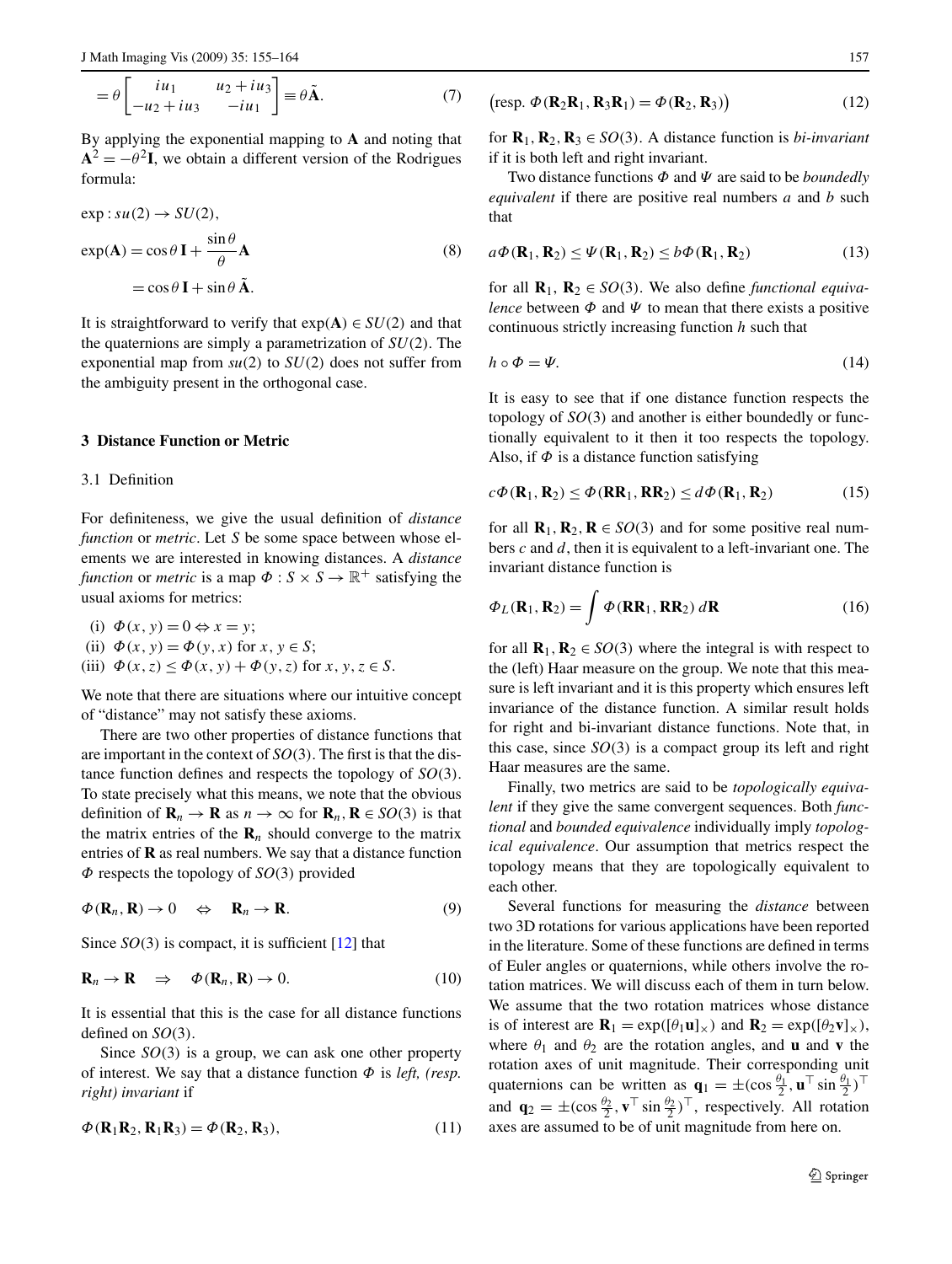## 3.2 Euclidean Distance between the Euler Angles

Let  $(\alpha_1, \beta_1, \gamma_1)$  and  $(\alpha_2, \beta_2, \gamma_2)$  be two sets of Euler angles. Then

$$
\Phi_1: E \times E \to \mathbb{R}^+,
$$
  
\n
$$
\Phi_1((\alpha_1, \beta_1, \gamma_1), (\alpha_2, \beta_2, \gamma_2))
$$
  
\n
$$
= \sqrt{d(\alpha_1, \alpha_2)^2 + d(\beta_1, \beta_2)^2 + d(\gamma_1, \gamma_2)^2},
$$
\n(17)

where  $E \subset \mathbb{R}^3$  is an appropriate domain for the three Euler angles (see the discussion that follows) and  $d(a, b) =$  $\min\{|a - b|, 2\pi - |a - b|\}$  denotes the normalized difference between the two angles so that  $0 \leq d(.)$ .  $\leq \pi$ . The range of values of  $\Phi_1$  is [0,  $\pi\sqrt{3}$ ]. This function was discussed in [\[9](#page-9-0)] in the context of rotation matrix sampling. Unfortunately, it is not a distance function on *SO(*3*)* since it depends on a representation that is not unique. For example, the Euler angles  $(\alpha, \beta, \gamma) = (\pi, \pi, 0)$  can represent the same rotation as  $(\alpha, \beta, \gamma) = (0, 0, \pi)$  under a particular order of rotations, yet their distance is non-zero. To overcome the problem of ambiguous representation, we can impose the following conditions on the Euler angles (and thus the domain *E*): *α,γ* ∈ [−*π,π)*; *β* ∈ [−*π/*2*,π/*2*)*. Under this representation,  $\Phi_1$  is a metric on *SO*(3).

#### 3.3 Norm of the Difference of Quaternions

Ravani and Roth [\[16](#page-9-0)] define the distance between two rotations as the Euclidean distance between two unit quaternions. As unit quaternions **q** and −**q** denote the same rotation, we can define the following function, which takes into account the ambiguity in quaternion representation:

$$
\Phi_2: S^3 \times S^3 \to \mathbb{R}^+, \n\Phi_2(\mathbf{q}_1, \mathbf{q}_2) = \min{\{\|\mathbf{q}_1 - \mathbf{q}_2\|, \|\mathbf{q}_1 + \mathbf{q}_2\|\}},
$$
\n(18)

where  $\|\cdot\|$  denotes the Euclidean norm (or 2-norm) and  $S<sup>3</sup> = {\mathbf{q} \in \mathbb{R}^4 \mid ||\mathbf{q}||^2 = 1}.$  We can easily verify that in the  $S<sup>3</sup>$  space, the  $\Phi_2$  function above satisfies all axioms except for Axiom (i) since  $\Phi_2(\mathbf{q}, -\mathbf{q}) = 0 \neq \mathbf{q} = -\mathbf{q}$  (as vectors in  $\mathbb{R}^4$ ). This means that  $\Phi_2$  is a *pseudometric* [[7\]](#page-9-0) rather than a metric on the unit quaternions. However, as the mapping from unit quaternions to *SO(*3*)* is 2-to-1, the pseudometric on the unit quaternions becomes a metric on 3D rotations because we are identifying points with zero distance apart.

The  $\Phi_2$  metric gives values in the range  $[0, \sqrt{2}]$ .

## 3.4 Inner Product of Unit Quaternions

A similar function that involves unit quaternions is given by:

 $\Phi'_3: S^3 \times S^3 \to \mathbb{R}^+,$ 

$$
\Phi_3'(\mathbf{q}_1, \mathbf{q}_2) = \min\{\arccos(\mathbf{q}_1 \cdot \mathbf{q}_2), \pi - \arccos(\mathbf{q}_1 \cdot \mathbf{q}_2)\},\
$$

where · denotes the inner (or dot) product of vectors (not the quaternion multiplication, which produces another quaternion). This function was used by Wunsch et al. [\[20](#page-9-0)] for 3D object pose estimation. As in (18), the ambiguity in sign of unit quaternions must be taken into consideration. So, *Φ* 3 can be replaced by the following computationally more efficient function:

$$
\Phi_3: S^3 \times S^3 \to \mathbb{R}^+,
$$
  
\n
$$
\Phi_3(\mathbf{q}_1, \mathbf{q}_2) = \arccos(|\mathbf{q}_1 \cdot \mathbf{q}_2|).
$$
\n(19)

Since it is necessary that  $\Phi_3$  is a non-negative function, we restrict the angles returned by arccos to be in the first quadrant, i.e., the range of values mapped by  $\Phi_3$  is [0,  $\pi/2$ ] (radians).

Alternatively, the inverse cosine function above can be eliminated by defining

$$
\Phi_4: S^3 \times S^3 \to \mathbb{R}^+,
$$
  
\n
$$
\Phi_4(\mathbf{q}_1, \mathbf{q}_2) = 1 - |\mathbf{q}_1 \cdot \mathbf{q}_2|.
$$
\n(20)

This function was used in [\[9](#page-9-0)] for the distance measure between two Euclidean transformations. Function *Φ*<sup>4</sup> give values in the range [0*,* 1].

Following the same argument as that for  $\Phi_2$ , we can conclude that both  $\Phi_3$  and  $\Phi_4$  are pseudometrics on the unit quaternions but are metrics on *SO(*3*)*. Up to this point, we have not discussed whether  $\Phi_2$ ,  $\Phi_3$ , and  $\Phi_4$  are bi-invariant metrics on *SO(*3*)*. We defer the proof for this until later in the paper.

#### 3.5 Deviation from the Identity Matrix

Larochelle et al. [\[10](#page-9-0)] use polar decomposition to approximate elements of the Euclidean group  $SE(n - 1)$  with elements of the special orthogonal group *SO(n)* and then employ the metric  $d(\mathbf{A}_1, \mathbf{A}_2) = ||\mathbf{I} - \mathbf{A}_1 \mathbf{A}_2^\top||_F$  (where  $\mathbf{A}_1, \mathbf{A}_2 \in$ *SO*(*n*) and  $\|\cdot\|_F$  denotes the Frobenius norm of the matrix) as a distance measure between two rigid body displacements. For the specific case where  $n = 3$ , we have

$$
\Phi_5: SO(3) \times SO(3) \to \mathbb{R}^+,
$$
  
\n
$$
\Phi_5(\mathbf{R}_1, \mathbf{R}_2) = ||\mathbf{I} - \mathbf{R}_1 \mathbf{R}_2^\top||_F,
$$
\n(21)

which gives values in the range  $[0, 2\sqrt{2}]$ . An alternative is to replace the Frobenius norm above by the 2-norm to reduce the range of values to [0*,* 2] instead.

One can verify that  $\Phi_5$  is a metric on *SO*(3) although the proof to show that the function satisfies the triangle inequality condition involves some messy algebra.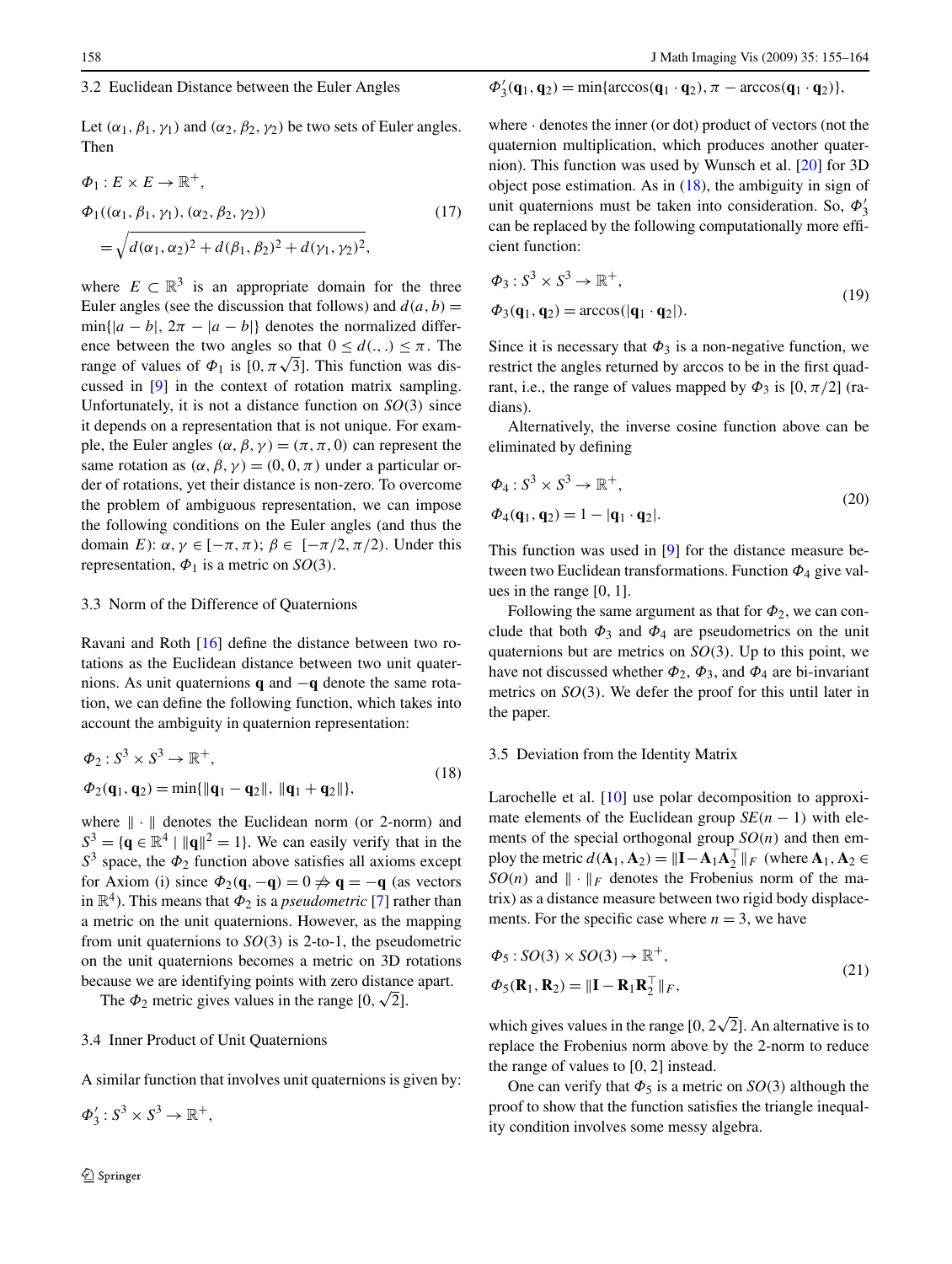#### <span id="page-4-0"></span>3.6 Geodesic on the Unit Sphere

Since *SO(*3*)* is a compact Lie group it has a natural Riemannian metric; that is, an inner product on its tangent space at every point. At the identity, this tangent space is  $so(3)$ , i.e., the skew-symmetric matrices, as we have mentioned. The inner product on  $so(3)$  is given by

$$
\langle \mathbf{S}_1, \mathbf{S}_2 \rangle = \frac{1}{2} \text{trace} \left( \mathbf{S}_1^\top \mathbf{S}_2 \right),\tag{22}
$$

for  $S_1$ ,  $S_2 \in \mathfrak{so}(3)$ .

The inner product in the Riemannian structure provides an "infinitesimal" version of length on the tangent vectors, and so the length of a curve can be obtained by integration along the curve. Then the concept of a shortest path between two points on the group, a geodesic, follows. In fact, it is enough to describe the shortest path from the identity of the group to another point which we can write as exp*(***S***)*, where  $S \in so(3)$ . This shortest path can be shown to be of the form  $\exp(tS)$ , where  $0 \le t \le 1$ . We can use this to define a metric on the group by making the distance between two points the length of the geodesic between them. This metric is the one considered by Park and Ravani [[13,](#page-9-0) [14\]](#page-9-0):

$$
\Phi_6: SO(3) \times SO(3) \to \mathbb{R}^+,
$$
  
\n
$$
\Phi_6(\mathbf{R}_1, \mathbf{R}_2) = || \log(\mathbf{R}_1 \mathbf{R}_2^\top) ||,
$$
\n(23)

where, as described above, log*(***R***)* gives the skew-symmetric matrix that embodies the rotation axis and angle of the rotation matrix **R**. The  $\| \cdot \|$  above therefore gives the magnitude of the rotation angle. This  $\Phi_6$  function is a bi-invariant metric on  $SO(3)$ . The proof for this will be given later in the paper. The metric gives values in the range  $[0, \pi)$ .

It is obvious that both  $\Phi_5$  and  $\Phi_6$  attempt to find the amount of rotation required to bring  $\mathbf{R}_1$  to align with  $\mathbf{R}_2$ , i.e., to find **R** such that  $\mathbf{R}_1 = \mathbf{R}\mathbf{R}_2$ , thus  $\mathbf{R} = \mathbf{R}_1\mathbf{R}_2^{\top}$ .

#### **4 Comparison of the Metrics**

One can verify that all the functions  $\Phi_i$ , for  $i = 1, \ldots, 6$ , defined above are metrics on *SO(*3*)*, although the proof for the triangle inequality condition may not be straightforward for some of them (a proof to show that  $\Phi_6$  is a metric is given in Appendix [B](#page-8-0)). It should be noted also that the  $\Phi_1$  function does not truly reflect the 'distance' of two rotations. That is, two nearby rotations may have a large  $\Phi_1$  value, while two distant rotations may have a smaller  $\Phi_1$  value. For this reason, when a distance measure between two rotations is sought, any of the  $\Phi_2$  to  $\Phi_6$  metrics should be used instead. From here on, the comparison will be focused only on these five metrics.

#### 4.1 Bounded Equivalence

The metrics  $\Phi_i$ , for  $i = 2, ..., 6$ , produce values in different ranges and of different units:  $\Phi_3$  and  $\Phi_6$  are in radians while the other three are dimensionless. The difference in units is not an issue as a change of unit merely results in a scale change to the metric being considered. Furthermore, the relationships among these metrics are clearly non-linear, except for  $\Phi_3$  and  $\Phi_6$ . To see that  $\Phi_3$ and  $\Phi_6$  have a linear relationship, consider the computation of the rotation angle of  $\mathbf{R}_1 \mathbf{R}_2^\top$  in the definition of  $\Phi_6$ . As unit quaternions, **R**<sub>1</sub> and **R**<sup>T</sup><sub>2</sub> can be, respectively, represented by  $\mathbf{q}_1 = \pm (\cos \frac{\theta_1}{2}, \mathbf{u}^\top \sin \frac{\theta_1}{2})^\top$  and  $\bar{\mathbf{q}}_2 =$  $\pm(\cos{\frac{\theta_2}{2}}, -\mathbf{v}^\top \sin{\frac{\theta_2}{2}})^\top$ , where the overhead bar denotes quaternion conjugate. The cosine of half of the rotation angle of  $\mathbf{R}_1 \mathbf{R}_2^\top$  can be found from the first component of product  $|\mathbf{q}_1\bar{\mathbf{q}}_2|$ , which, by definition of quaternion multiplication, is  $|\cos \frac{\theta_1}{2} \cos \frac{\theta_2}{2} + \sin \frac{\theta_1}{2} \sin \frac{\theta_2}{2} (\mathbf{u} \cdot \mathbf{v})|$ . This term is identical to the absolute value of the dot product of the two 4-vector **q**<sub>1</sub> and **q**<sub>2</sub> computed in  $\Phi_3$ , i.e.,  $\cos(\frac{\theta}{2}) = |\mathbf{q}_1 \cdot \mathbf{q}_2|$ . Thus,  $\Phi_3$  returns half of the rotation angle of  $\mathbf{R}_1 \mathbf{R}_2^\top$  from *Φ*6. From the definition given in Sect. [3.1](#page-2-0), metrics *Φ*<sup>3</sup> and *Φ*<sup>6</sup> are boundedly equivalent.

To prove that two metrics  $\Phi_i$  and  $\Phi_j$  are boundedly equivalent (see  $(13)$  $(13)$ ), it suffices, because  $SO(3)$  is compact, to show that  $\Phi_i/\Phi_j$  is bounded near the origin. In particular, the metrics  $\Phi_2$  and  $\Phi_5$  can be rewritten as

$$
\Phi_2(\mathbf{q}_1, \mathbf{q}_2) = \sqrt{2(1 - |\mathbf{q}_1 \cdot \mathbf{q}_2|)},
$$
\n
$$
\Phi_5(\mathbf{R}_1, \mathbf{R}_2) = \sqrt{\text{trace}\left((\mathbf{I} - \mathbf{R}_1 \mathbf{R}_2^\top)^\top (\mathbf{I} - \mathbf{R}_1 \mathbf{R}_2^\top)\right)}
$$
\n
$$
= \sqrt{2 \text{trace}\left(\mathbf{I}\right) - 2 \text{trace}\left(\mathbf{R}_1 \mathbf{R}_2^\top\right)}
$$
\n
$$
= \sqrt{2(3 - \text{trace}\left(\mathbf{R}_1 \mathbf{R}_2^\top\right)}.
$$
\n(25)

Let  $\mathbf{R}_1 \mathbf{R}_2^\top = \exp([\theta \mathbf{u}]_\times)$ . Then trace  $(\mathbf{R}_1 \mathbf{R}_2^\top) = 1 + 2 \cos(\theta)$ (see [A](#page-8-0)ppendix A). Substituting this into  $(25)$  gives

$$
\Phi_5(\mathbf{R}_1, \mathbf{R}_2) = 2\sqrt{1 - \cos(\theta)} = 2\sqrt{2 - 2\cos^2(\theta/2)}.
$$
 (26)

From the discussion given above, we have  $cos(\theta/2)$  =  $|\mathbf{q}_1 \cdot \mathbf{q}_2|$ . This gives us an alternative distance function defined in terms of unit quaternions:

$$
\Phi'_{5}: S^{3} \times S^{3} \to \mathbb{R}^{+},
$$
  
\n
$$
\Phi'_{5}(\mathbf{q}_{1}, \mathbf{q}_{2}) = 2\sqrt{2(1 - |\mathbf{q}_{1} \cdot \mathbf{q}_{2}|^{2})}.
$$
\n(27)

By taking  $\Phi_3$  as the reference metric and applying L'Hôpital's rule, it can be shown that

$$
\lim_{|\mathbf{q}_1 \cdot \mathbf{q}_2| \to 1} \frac{\Phi_3}{\Phi_2} = \lim_{|\mathbf{q}_1 \cdot \mathbf{q}_2| \to 1} \frac{\arccos(|\mathbf{q}_1 \cdot \mathbf{q}_2|)}{\sqrt{2(1 - |\mathbf{q}_1 \cdot \mathbf{q}_2|)}} = 1,
$$
 (28)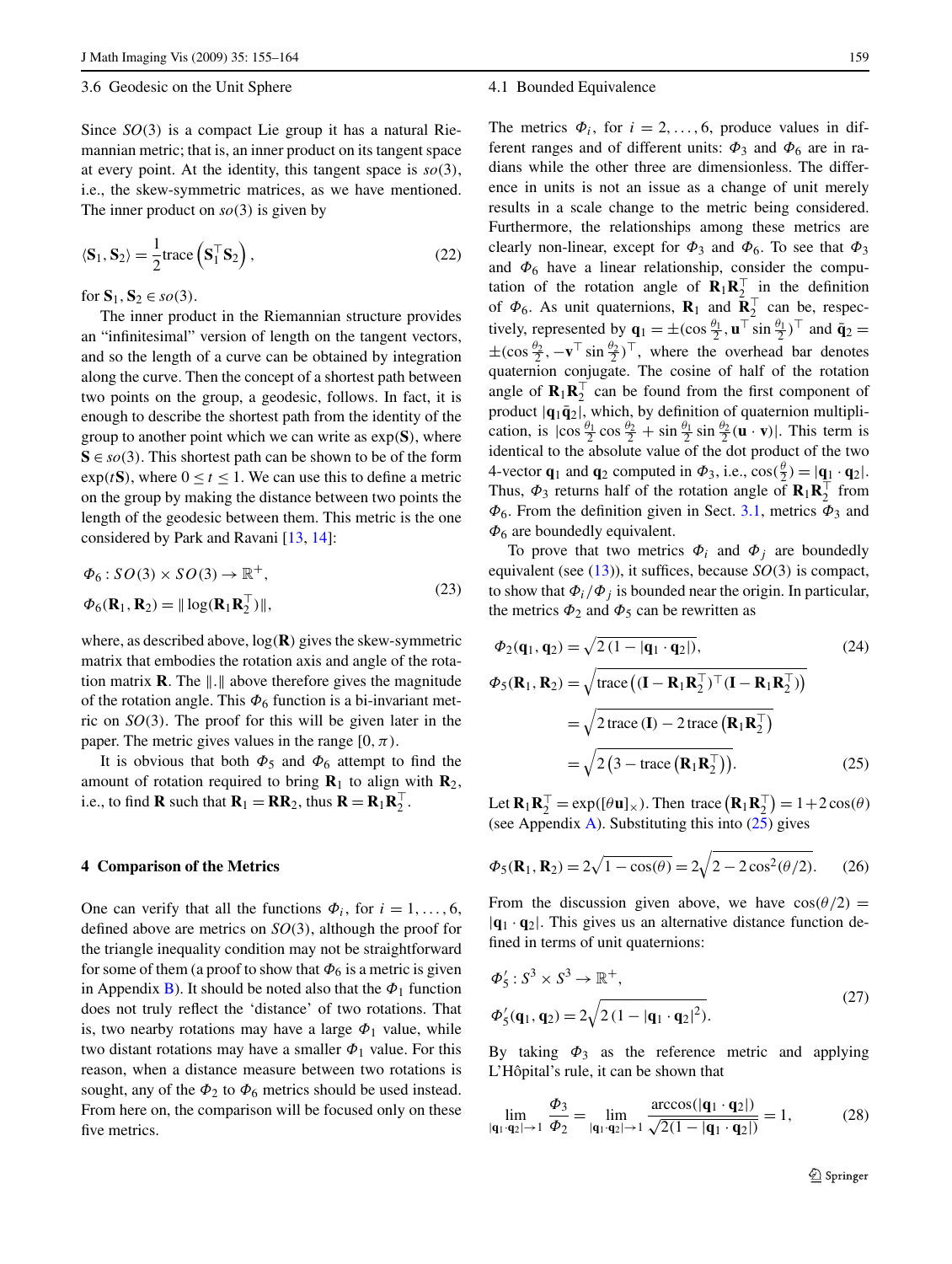<span id="page-5-0"></span>
$$
\lim_{|\mathbf{q}_1 \cdot \mathbf{q}_2| \to 1} \frac{\Phi_3}{\Phi_4} = \lim_{|\mathbf{q}_1 \cdot \mathbf{q}_2| \to 1} \frac{\arccos(|\mathbf{q}_1 \cdot \mathbf{q}_2|)}{1 - |\mathbf{q}_1 \cdot \mathbf{q}_2|} = \infty,
$$
(29)  

$$
\lim_{|\mathbf{q}_1 \cdot \mathbf{q}_2| \to 1} \frac{\Phi_3}{\Phi_5} = \lim_{|\mathbf{q}_1 \cdot \mathbf{q}_2| \to 1} \frac{\Phi_3}{\Phi_5'}
$$

$$
= \lim_{|\mathbf{q}_1 \cdot \mathbf{q}_2| \to 1} \frac{\arccos(|\mathbf{q}_1 \cdot \mathbf{q}_2|)}{2\sqrt{2(1 - |\mathbf{q}_1 \cdot \mathbf{q}_2|^2)}} = \frac{1}{2\sqrt{2}}.
$$
(30)

Thus,  $\Phi_2$ ,  $\Phi_3$ ,  $\Phi_5$ , and  $\Phi_6$  are boundedly equivalent metrics, while  $\Phi_4$  is not boundedly equivalent to any other metrics.

#### 4.2 Functional Equivalence

Figure 1 shows the relationships among the five distance functions. The figure was generated using many randomly simulated 3D rotations. The linear relationship between *Φ*<sup>3</sup> and  $\Phi_6$  is evident from the straight green line in the figure. It is also clear that each of the mappings from  $\Phi_i$  to  $\Phi_j$ , for  $i, j = 2, \ldots, 6, i \neq j$ , is a bijection and monotonic increasing. That is, these five metrics are functionally equivalent to each other. Again, taking  $\Phi_3$  as the reference metric, one can easily derive that the positive, strictly increasing functions *h* mapping from  $\Phi_3$  to the other four metrics are:

$$
\Phi_2 = h_{32}(\Phi_3) \equiv \sqrt{2(1 - \cos \Phi_3)},\tag{31}
$$

$$
\Phi_4 = h_{34}(\Phi_3) \equiv 1 - \cos \Phi_3,\tag{32}
$$

$$
\Phi_5 = h_{35}(\Phi_3) \equiv 2\sqrt{2}\sin\Phi_3,\tag{33}
$$

$$
\Phi_6 = h_{36}(\Phi_3) \equiv 2\Phi_3. \tag{34}
$$

It is interesting to note that the curve for  $\Phi_4$  versus  $\Phi_6$  approaches the origin approximately quadratically. This indicates that  $\Phi_4(\mathbf{q}', \mathbf{q}) \to 0$  at a much slower rate than the other

metrics when the rotation represented by  $q'$  approaches the rotation represented by **q**. This confirms that  $\Phi_4$  is not boundedly equivalent to other metrics, as demonstrated earlier.

If we have a sequence of matrices  $\mathbf{R}_n$  such that  $\mathbf{R}_n \to \mathbf{R}$ as  $n \to \infty$  (Sect. [3.1](#page-2-0), [\(10](#page-2-0))), then  $\mathbf{R}_n^{\top} \to \mathbf{R}^{\top}$  and  $\mathbf{R} \mathbf{R}_n^{\top} \to$  $\mathbf{R}\mathbf{R}^{\top} = \mathbf{I}$ . Using the metric  $\Phi_5$  we have

$$
\Phi_5(\mathbf{R}, \mathbf{R}_n) = \Phi_5(\mathbf{R}_n, \mathbf{R})
$$
  
=  $\|\mathbf{I} - \mathbf{R}_n \mathbf{R}^\top\|_F$   
 $\rightarrow \|\mathbf{I} - \mathbf{R} \mathbf{R}^\top\|_F$   
= 0. (35)

Conversely, if  $\Phi_5(\mathbf{R}_n, \mathbf{R}) = \Phi_5(\mathbf{R}, \mathbf{R}_n) \to 0$  as  $n \to \infty$ , then it is necessary that  $\mathbf{R}\mathbf{R}_n^{\top} \to \mathbf{I}$ , i.e.,  $\mathbf{R}_n \to \mathbf{R}$ . We can therefore conclude that  $\Phi_5$  respects the topology of *SO*(3), and so do all the metrics  $\Phi_2$ ,  $\Phi_3$ ,  $\Phi_4$ , and  $\Phi_6$ , for their functional equivalence to  $\Phi_5$ .

Table 1 summarizes the computational complexity of these distance functions. Among them,  $\Phi_5$  is the most computationally expensive metric. However, the computation work can be significantly reduced if unit quaternions are used instead. Similarly, computation work for function *Φ*<sup>6</sup>

**Table 1** Summary of the amount of computations required for each of the distance functions  $\Phi_i$ ,  $i = 2, ..., 6$ . The dot product of two quaternions requires 4 multiplications; the product of two  $3 \times 3$  rotation matrices require 27 multiplications; the Euclidean norm of a 4-vector requires 4 multiplications; the  $|| \cdot ||_F$  norm requires 9 multiplications; to obtain the absolute or minimum value, 1 comparison is required

| 3                               | $\overline{\Phi}_4$ | $\overline{\Phi}_2$ | $\overline{\Phi}_3$                                 |                         | $\Phi_{\overline{5}}$ |
|---------------------------------|---------------------|---------------------|-----------------------------------------------------|-------------------------|-----------------------|
| 2.5                             |                     |                     |                                                     |                         |                       |
| $\overline{c}$                  |                     |                     |                                                     |                         |                       |
| $\overset{\circ}{\theta_{1.5}}$ |                     |                     |                                                     |                         |                       |
| 1                               |                     |                     |                                                     |                         |                       |
| 0.5                             |                     |                     |                                                     |                         |                       |
| $\boldsymbol{0}_0$              | 0 <sub>5</sub>      |                     | 1.5<br>$\Phi_2$ , $\Phi_3$ , $\Phi_4$ , or $\Phi_5$ | $\overline{\mathbf{c}}$ | 2.5                   |

**Fig. 1** Metrics  $\Phi_i$ , for  $i = 2, ..., 5$  versus  $\Phi_6$ 

| Function    | Range            | Computations required                 |  |
|-------------|------------------|---------------------------------------|--|
| $\Phi_2$    | $[0, \sqrt{2}]$  | 8 multiplications                     |  |
|             |                  | 1 comparison                          |  |
| $\Phi_3$    | $[0, \pi/2]$     | 4 multiplications                     |  |
|             |                  | 1 arccos                              |  |
|             |                  | 1 comparison                          |  |
| $\varPhi_4$ | [0, 1]           | 4 multiplications                     |  |
|             |                  | 1 comparison                          |  |
| $\phi_5$    | $[0, 2\sqrt{2}]$ | 36 multiplications                    |  |
|             |                  | 1 square root                         |  |
|             |                  | Using quaternions $(27)$ :            |  |
|             |                  | 7 multiplications                     |  |
|             |                  | 1 square root                         |  |
| $\Phi$ 6    | $[0,\pi]$        | 30 multiplications                    |  |
|             |                  | 1 square root                         |  |
|             |                  | 1 arccos                              |  |
|             |                  | Using quaternion (same as $\Phi_3$ ): |  |
|             |                  | 4 multiplications                     |  |
|             |                  | 1 arccos                              |  |
|             |                  | 1 comparison                          |  |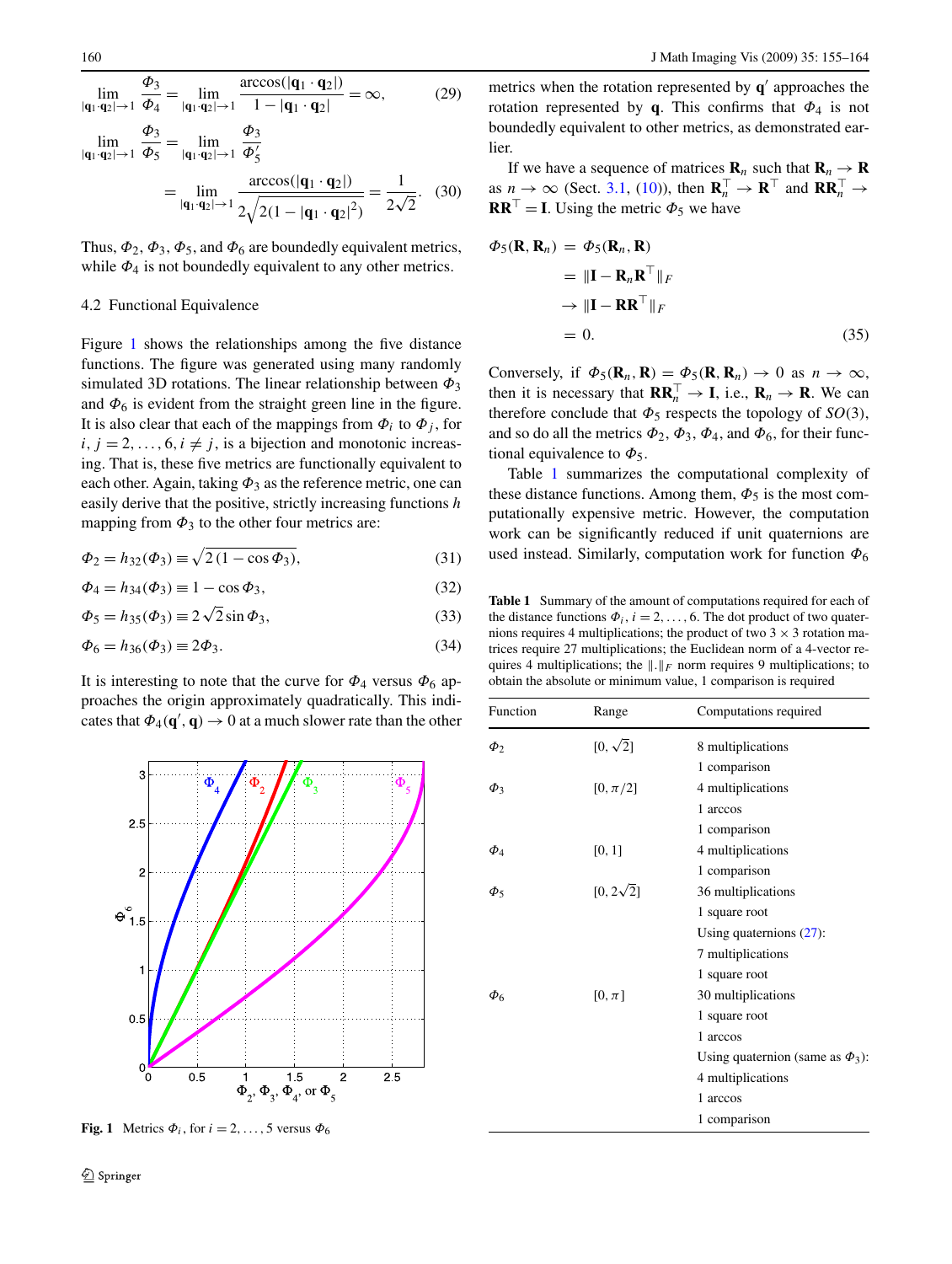<span id="page-6-0"></span>can be reduced if rotations are represented as unit quaternions so that the  $\Phi_3$  metric can be employed.

# **5 Further Analysis of** *Φ***<sup>6</sup> and Iso-error Contours**

The  $\Phi_6$  metric is geometrically more meaningful than the other metrics, as demonstrated from further analysis of the metric given in this section.

**Theorem 1** *Let*  $\mathbf{R}_1$  *and*  $\mathbf{R}_2$  *be two* 3*D rotations. Let* **p** *be any arbitrary point on the surface of the unit sphere*. *Then*

- (i)  $\Phi_6(\mathbf{R}_1, \mathbf{R}_2) = \max_{\mathbf{p}} \arccos(\mathbf{R}_1 \mathbf{p} \cdot \mathbf{R}_2 \mathbf{p}).$
- (ii)  $\hat{\mathbf{p}} = \argmax_{\mathbf{p}} \arccos(\mathbf{R}_1 \mathbf{p} \cdot \mathbf{R}_2 \mathbf{p}) \Leftrightarrow \hat{\mathbf{p}} \perp$  *rotation axis of*  $\mathbf{R}_1^\top \mathbf{R}_2$ .

*Proof* The proofs for (i) and (ii) can be combined. Consider  $\mathbf{R}_1 \mathbf{p} \cdot \mathbf{R}_2 \mathbf{p}$ . We have  $\mathbf{R}_1 \mathbf{p} \cdot \mathbf{R}_2 \mathbf{p} = \mathbf{p}^\top (\mathbf{R}_1^\top \mathbf{R}_2) \mathbf{p}$ . Let  $\mathbf{R}_1^\top \mathbf{R}_2 = \exp([\mathbf{w}\beta]_\times)$  for some rotation angle  $\beta$  and rotation axis **w**. By treating **p** as a vector of the unit sphere and expressing **p** as the sum of two component vectors, one parallel and another orthogonal to **w**, we see that clearly, if **p** is parallel to the rotation axis **w**, it is invariant under the rotation, so  $\mathbf{p}^{\top} \exp([\mathbf{w}\beta]_{\times})\mathbf{p} = \mathbf{p}^{\top}\mathbf{p} = 1$  and  $\arccos(\mathbf{R}_1\mathbf{p} \cdot \mathbf{R}_2\mathbf{p})$ attains the minimum value 0. If **p** is orthogonal to **w**, then  $\mathbf{p}^{\top} \exp([\mathbf{w}\beta]_{\times})\mathbf{p} = \cos \beta$  and  $\arccos(\mathbf{R}_1\mathbf{p} \cdot \mathbf{R}_2\mathbf{p})$  attains its maximum value  $\beta$ . Following the same argument, we can conclude that if  $\arccos(\mathbf{R}_1\hat{\mathbf{p}} \cdot \mathbf{R}_2\hat{\mathbf{p}}) = \beta$ , for any  $\hat{\mathbf{p}}$ , then it is necessary that  $\hat{\mathbf{p}}$  is orthogonal to the rotation axis of  $\mathbf{R}_1^\top \mathbf{R}_2$ .

What remains to be proven is  $\Phi_6(\mathbf{R}_1, \mathbf{R}_2) = \beta$ . This can be easily seen by considering the dot product of any two unit quaternions  $q_1$  and  $q_2$  associated with  $\mathbf{R}_1$  and  $\mathbf{R}_2$ . Since  $|\bar{\mathbf{q}}_1 \cdot \mathbf{q}_2|$  and  $|\mathbf{q}_1 \cdot \bar{\mathbf{q}}_2|$  are, respectively, the cosine of half of the rotation angle  $\beta$  of  $\mathbf{R}_1^{\top} \mathbf{R}_2$  and the cosine of half of the rotation angle of  $\mathbf{R}_1 \mathbf{R}_2^\top$ , the equality of  $|\bar{\mathbf{q}}_1 \cdot \mathbf{q}_2|$  and  $|\bar{\mathbf{q}}_1 \cdot \mathbf{q}_2|$ means that  $\Phi_6(\mathbf{R}_1, \mathbf{R}_2) = \beta = \max_{\mathbf{p}} \arccos(\mathbf{R}_1 \mathbf{p} \cdot \mathbf{R}_2 \mathbf{p})$ .  $\Box$ 

The above theorem shows that  $\Phi_6$  gives the maximum angular measure of separation of points transformed by the two rotations. The following corollary is immediate.

**Corollary 1** *Given any two* 3*D rotations* **R**<sup>1</sup> *and* **R**2, *all the rotations*  $\mathbf{R}_1 \mathbf{R}_2^{\top}$ ,  $\mathbf{R}_1^{\top} \mathbf{R}_2$ ,  $\mathbf{R}_2 \mathbf{R}_1^{\top}$ , and  $\mathbf{R}_2^{\top} \mathbf{R}_1$  have the same *rotation angle*.

# **Theorem 2**  $\Phi_6$  *is a bi-invariant metric on SO*(3).

*Proof* It is easy to verify that  $\Phi_6$  is right-invariant as for any rotation matrices  $\mathbf{R}_1$ ,  $\mathbf{R}_2$ , and  $\mathbf{R}$ , we have

$$
\Phi_6(\mathbf{R}_1 \mathbf{R}, \mathbf{R}_2 \mathbf{R}) = || \log(\mathbf{R}_1 \mathbf{R} (\mathbf{R}_2 \mathbf{R})^\top) ||
$$
  
= 
$$
|| \log(\mathbf{R}_1 \mathbf{R} \mathbf{R}^\top \mathbf{R}_2^\top) ||
$$

To show that  $\Phi_6$  is left-invariant also, we may apply Corollary 1 above. Given the same three arbitrary rotation matrices, we have

$$
\Phi_6(\mathbf{RR}_1, \mathbf{RR}_2) = ||\log(\mathbf{RR}_1(\mathbf{RR}_2)^{\top})||
$$
  
=  $||\log((\mathbf{RR}_2)^{\top} \mathbf{RR}_1)||$   
=  $||\log(\mathbf{R}_2^{\top} \mathbf{R}^{\top} \mathbf{RR}_1)||$   
=  $||\log(\mathbf{R}_2^{\top} \mathbf{R}_1)||$   
=  $||\log(\mathbf{R}_1 \mathbf{R}_2^{\top})|| = \Phi_6(\mathbf{R}_1, \mathbf{R}_2).$ 

 $\Phi_6$  is thus a bi-invariant metric on *SO*(3).  $\Box$ 

The functional equivalence of the metrics  $\Phi_i$ , for  $i =$ 2*,...,* 6, means that all of these five metrics are bi-invariant.

**Theorem 3** *Let*  $\mathbf{R}_0 = \exp([\theta_0 \mathbf{u}]_\times)$ ,  $\mathbf{R}_1 = \exp([\theta_1 \mathbf{v}]_\times)$ , and **R**<sub>2</sub> = exp( $[\theta_1 \mathbf{w}]_{\times}$ ). *Then*  $\Phi_6(\mathbf{R}_0, \mathbf{R}_1) = \Phi_6(\mathbf{R}_0, \mathbf{R}_2)$  *iff* **u** ·  $\mathbf{v} = \mathbf{u} \cdot \mathbf{w}$ .

*Proof* The three rotations can be written in unit quaternions as follows:  $\mathbf{q}_0 = (\cos \frac{\theta_0}{2}, \mathbf{u}^\top \sin \frac{\theta_0}{2})^\top$ ,  $\mathbf{q}_1 = (\cos \frac{\theta_1}{2}, \mathbf{u}^\top \sin \frac{\theta_0}{2})^\top$  $\mathbf{v}^{\top} \sin \frac{\theta_1}{2}$ ,  $\mathbf{\bar{q}}_2 = (\cos \frac{\theta_1}{2}, \mathbf{w}^{\top} \sin \frac{\theta_1}{2})^{\top}$ . We have

$$
\varPhi_6(\mathbf{R}_0, \mathbf{R}_1) = \varPhi_6(\mathbf{R}_0, \mathbf{R}_2)
$$

 $\mathbf{q}_1 \bar{\mathbf{q}}_0$  and  $\mathbf{q}_2 \bar{\mathbf{q}}_0$  have the same rotation angle

$$
\Rightarrow \mathbf{q}_1 \cdot \bar{\mathbf{q}}_0 = \mathbf{q}_2 \cdot \bar{\mathbf{q}}_0
$$
  
\n
$$
\Rightarrow \cos \frac{\theta_1}{2} \cos \frac{\theta_0}{2} + \sin \frac{\theta_1}{2} \sin \frac{\theta_0}{2} (\mathbf{u} \cdot \mathbf{v})
$$
  
\n
$$
= \cos \frac{\theta_1}{2} \cos \frac{\theta_0}{2} + \sin \frac{\theta_1}{2} \sin \frac{\theta_0}{2} (\mathbf{u} \cdot \mathbf{w})
$$
  
\n
$$
\Rightarrow \mathbf{u} \cdot \mathbf{v} = \mathbf{u} \cdot \mathbf{w}.
$$

**Corollary 2** *The locus of all the rotation matrices*, **R**, *which have the same rotation angle and are equidistant from a reference rotation*  $\mathbf{R}_0 = \exp([\theta_0 \mathbf{w}]_\times)$ *, is a cone with central axis* **w**.

In plain English, Theorem 3 and Corollary 2 state that if two different rotations have the same rotation angle and are equidistant from a reference rotation, then their rotation axes must deviate by the same amount from the rotation axis of the reference rotation.

# 5.1 Iso-error Contours

Consider the rotations  $\mathbf{R}_0 = \exp([\theta_0 \mathbf{u}]_\times)$  and  $\mathbf{R}_1 =$  $exp([h_1 \mathbf{v}]_\times)$  given in Theorem 3 again. If  $\mathbf{R}_0$  is the true rotation and  $\mathbf{R}_1$  is an estimated rotation, then the distance measure  $\Phi_6(\mathbf{R}_0, \mathbf{R}_1)$  can be taken as an error measure of  $\mathbf{R}_1$ .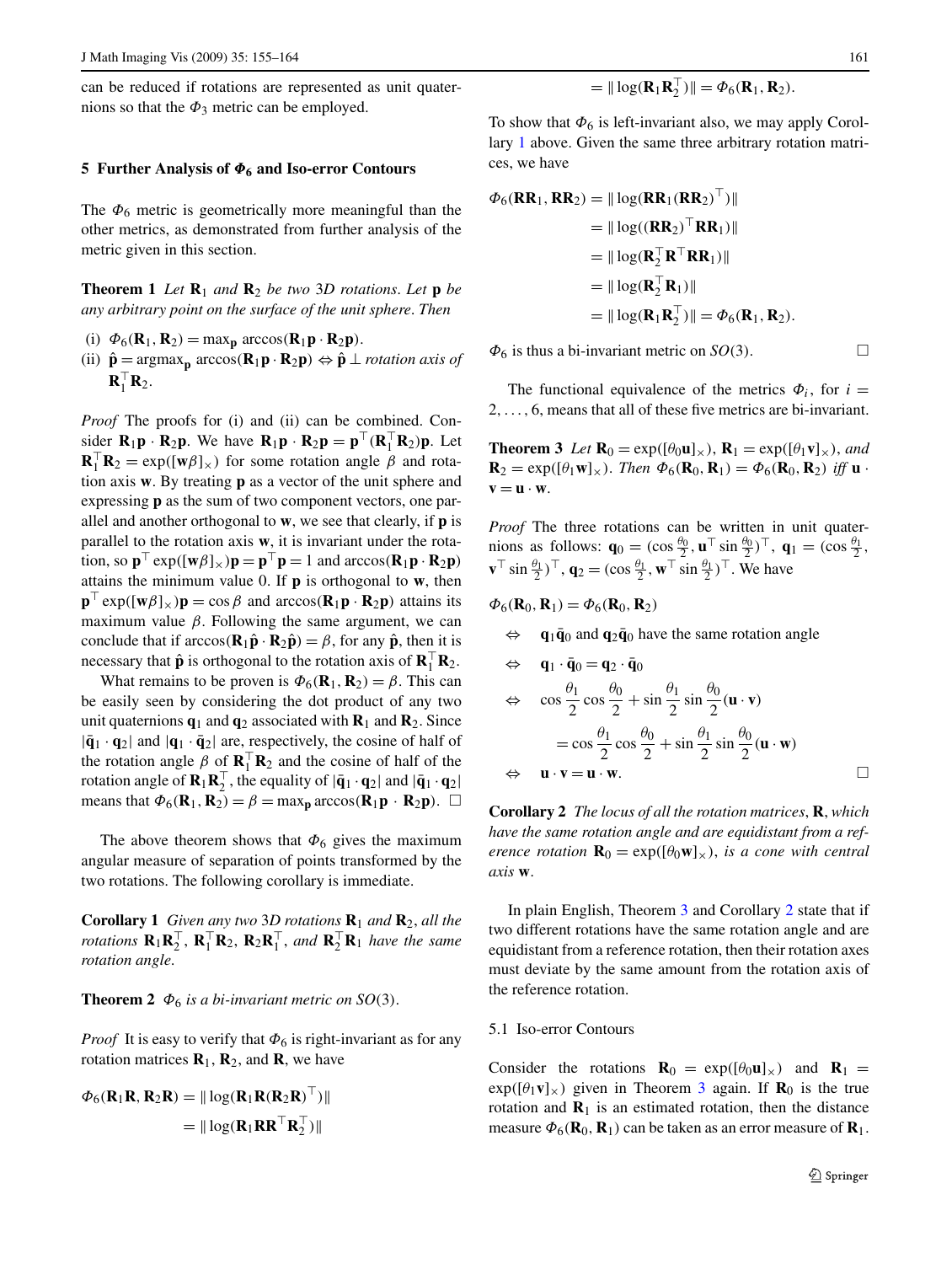20

60

90. 120.

60

٩Ŕ

160

160

ø

<span id="page-7-0"></span>

**Fig. 2** Error-contour plots of a 3D rotation  $\mathbf{R}_1 = \exp([\theta_1 \mathbf{v}]_\times)$ for different values of the rotation angle  $\theta_0$  of the true rotation,  $\mathbf{R}_0 = \exp([\theta_0 \mathbf{u}]_\times)$ . In each plot, the *horizontal axis* corresponds to

 $arccos(\mathbf{u} \cdot \mathbf{v})$ , i.e., the angle of deviation between the two rotation axes of **R**<sup>0</sup> and **R**1; the *vertical axis* corresponds to the difference of the rotation angles, i.e.,  $\theta_1 - \theta_0$ . Both axes are in degrees

Of interest is then the geometry of the set of rotations that are on the iso-error contours. From Theorem [3](#page-6-0) and Corol-lary [2,](#page-6-0) we see that  $\mathbf{R}_1$  is on the iso-error contour with all the matrices in the set  $\{R = \exp([\theta_1 \mathbf{w}]_\times) | \mathbf{u} \cdot \mathbf{v} = \mathbf{u} \cdot \mathbf{w} \}$ . However, there are other rotation matrices outside this set having the same error measure from  $\mathbf{R}_0$  also. If we start altering the direction of the rotation axis **v** to increase its angle of deviation with **u** (this corresponds to decreasing  $\mathbf{u} \cdot \mathbf{v}$ ), then it would be necessary that the difference between  $\theta_0$  and  $\theta_1$  be adjusted in order to have  $\mathbf{R}_1$  still remain on the same error contour. The induced change to the difference between  $\theta_0$ and  $\theta_1$  by the angle of deviation is non-linear and can not be expressed in an explicit form. Furthermore, if the angle of deviation is too large, then it is possible that  $\mathbf{R}_1$  would move to a different error contour.

The various error contour plots shown in Fig. 2 illustrate the relationship between the angle of deviation, arccos*(***u**·**v***)*, and the difference between  $\theta_0$  and  $\theta_1$  for the rotations **R**<sub>0</sub> and **R**<sup>1</sup> described above. This relationship varies depending on the rotation angle  $\theta_0$  of the true rotation. For illustration purpose, the angles in Fig. 2 are all in degrees. We only need to consider cases where  $\theta_0 \in [0, 180)$  deg, as those cases outside this range correspond to flipping the rotation axis to the opposite direction. In Fig. 2, if  $\theta_1 - \theta_0$  results in  $\theta_1$  outside the range [0*,* 180*)* deg, similar interpretation can be applied. In all of the plots in Fig. 2, we can see some contours are perfectly horizontal. They correspond to the case where  $\mathbf{R}_1 = \mathbf{I}$ .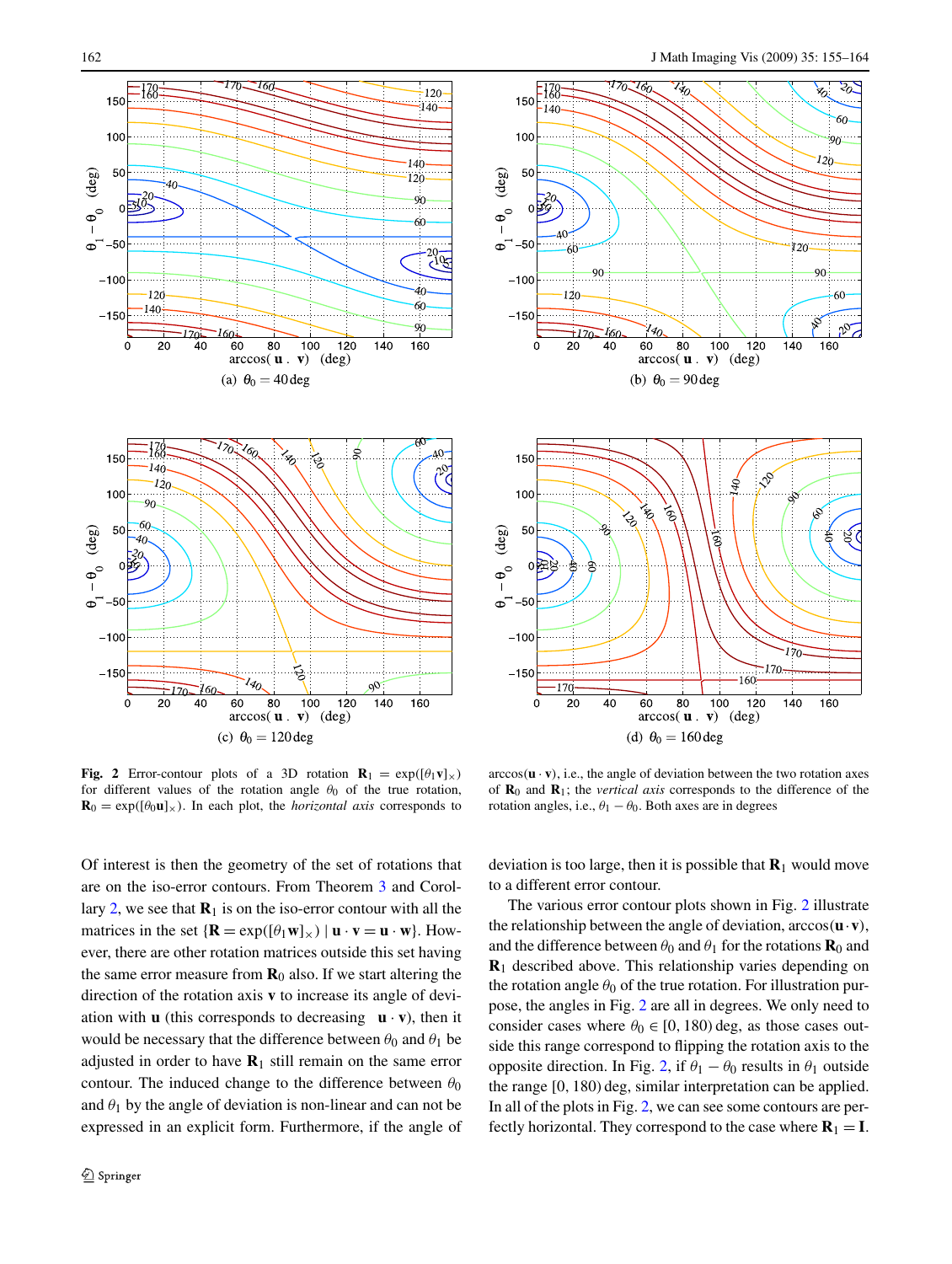<span id="page-8-0"></span>For instance, in Fig. [2\(](#page-7-0)a) where  $\theta_0 = 40 \text{ deg}$ , the straight horizontal contour corresponds to  $\theta_1 - \theta_0 = -40 \text{ deg, i.e.,}$  $\theta_1 = 0$  deg, so the error measure is a constant 40 deg regardless of the direction of the rotation axis **v** of **R**1. In Fig. [2](#page-7-0), it is evident that for a given rotation angle  $\theta_0$ , the error contours that are less than  $\theta_0$  are closed loops while those that are larger than  $\theta_0$  are open. The vertical line (not shown in the figure) where  $\arccos(\mathbf{u} \cdot \mathbf{v}) = 90$  deg and the horizontal straight contour form a pair of lines of reflection for all the contour curves.

Each plot in Fig. [2](#page-7-0) clearly has two valleys where the errors are small. The iso-error contour plots can therefore be used as a visualization aid to help identify the shortest path for updating the estimated  $\theta_1$  angle and **u** vector for error minimization. These plots were analyzed based on the assumption that no constraints are imposed on the rotations. In many computer vision and robotics problems, such as motion capture and articulated kinematic robot arms, there are often limits associated with the rotations on each joint or the 3D orientations of the recovered poses. For instance, human subjects cannot bend their elbows forward by more than 75 deg or backward by more than 10 deg. In other words, there are infeasible regions in the space of the elbow and other joint angles of the human subjects. As a result, the iso-error contours for the recovered rotations at these joints would be disjoint curve segments.

A motivation behind the study of iso-error contours above is to find ways to reduce the search space for the estimated rotation and to make applications, such as markerless motion capture, more efficient. We note that one of the approaches commonly adopted in markerless motion capture is particle filter based (see, e.g., [\[2](#page-9-0)]). The particle filter is known to be an expensive visual tracking process where a large number of particles must be used in order for the tracking to be successful. The high dimensionality of the joint configuration further escalates the number of particles required. If it is known that the estimated rotation of a particular joint is more likely to have an error of, say,  $\epsilon$  deg, then, knowledge of the iso-error contours of the 3D rotation of the joint is useful for reducing the sampling region for the rotation and consequently fewer particles would be necessary.

# **6 Conclusion**

3D rotations are common entities that arise in many computer vision, graphics, and robotics problems. We have reported six functions for estimating the *distance* between two given rotations represented in various forms. Based on the well-founded theory behind 3D rotations, our detailed comparison on these functions shows that five of these functions are bi-invariant metrics, all of which respect the topology on

*SO(*3*)*; however, only four of them are boundedly equivalent to each other. From our brief analysis on the computational complexity, we conclude that it is both spatially and computationally more efficient to use the unit quaternions for 3D rotations. We have also illustrated the geometry associated with iso-error contours and discuss its possible applications in some common computer vision problems.

**Acknowledgements** The author would like to thank Bill Moran for many valuable discussions on the theory of Lie groups and the anonymous reviewers for their suggestions for improving the manuscript.

# **Appendix A: Extracting u and** *θ* **from R**

If **R** has rotation axis **u** and rotation angle  $\theta$ , then **R**<sup>T</sup> has rotation axis **u** and rotation angle −*θ* . From Rodrigues formula, we have

$$
\mathbf{R} = \cos\theta \, \mathbf{I} + \sin\theta \, [\mathbf{u}]_{\times} + (1 - \cos\theta)\mathbf{u}\mathbf{u}^{\top},\tag{36}
$$

$$
\mathbf{R}^{\top} = \cos \theta \, \mathbf{I} - \sin \theta \, [\mathbf{u}]_{\times} + (1 - \cos \theta) \mathbf{u} \mathbf{u}^{\top}.
$$
 (37)

Subtracting these two equations gives  $\mathbf{R} - \mathbf{R}^\top = 2 \sin \theta \begin{bmatrix} \mathbf{u} \end{bmatrix}$ . This is a skew-symmetric matrix, from which the rotation axis can be easily extracted and normalized to unit magnitude. From the normalization, we implicitly assume that  $\sin \theta \ge 0$ , thus restricting  $0 \le \theta \le \pi$ . If  $\mathbf{R} - \mathbf{R}^\top = \mathbf{0}$ , then (i) **R** must be the identity matrix, in which case,  $\theta$  can be set to 0 and **u** can be any arbitrary vector; (ii)  $\theta$  must be equal to  $\pi$ , in which case,  $\mathbf{R} + \mathbf{I} = 2\mathbf{u}\mathbf{u}^\top$  is a rank-1 matrix and **u** can be obtained by normalizing any column of  $\mathbf{R} + \mathbf{I}$ .

The three eigenvalues of **R** are 1 and  $exp(\pm i\theta)$ . Thus,  $tr(\mathbf{R}) = 1 + 2cos(\theta)$ . It follows that  $\theta = arccos((tr(\mathbf{R}) -$ 1*)/*2*)*.

Computing the rotation axis and angle this way will ensure that the rotation angle is always positive and in the range  $[0, \pi]$ . The sign of the rotation axis is correctly determined from the normalization to suit the sign of the rotation angle.

#### **Appendix B: Proof that** *Φ***<sup>6</sup> is a Metric**

To prove that  $\Phi_6$  is a metric, we show that it satisfies the three axioms listed in Sect. [3.1](#page-2-0). Since  $\Phi_6 = 2\Phi_3$  as shown in [\(34](#page-5-0)), it is useful to use  $\Phi_3$  in the proof when convenient.

Let  $\mathbf{R}_1$ ,  $\mathbf{R}_2$ , and  $\mathbf{R}_3$  be three arbitrary rotation matrices in *SO(*3*)* and let their corresponding unit quaternions be denoted by **q**<sub>1</sub>, **q**<sub>2</sub>, and **q**<sub>3</sub>. Suppose that **R**<sub>1</sub>**R**<sub>2</sub><sup>T</sup> = exp([ $\theta$ **u**]<sub>×</sub>), where  $\theta$  is the rotation angle and **u** is the unit vector representing the rotation axis. We have

$$
\Phi_6(\mathbf{R}_1, \mathbf{R}_2) = 0
$$
  
\n
$$
\Leftrightarrow \quad ||\log(\mathbf{R}_1 \mathbf{R}_2^\top)|| = 0
$$